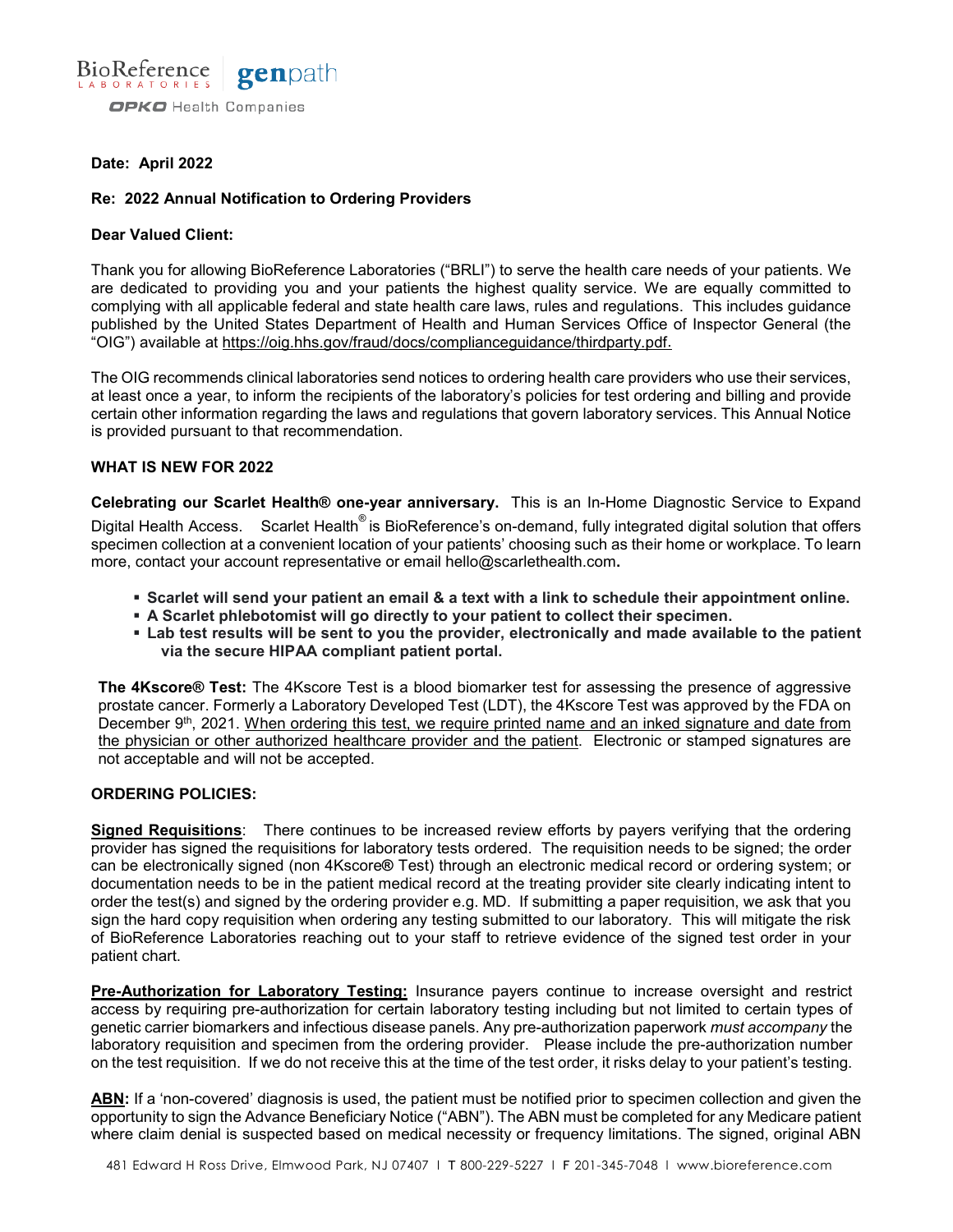

must be attached to the original lab order prior to submission. In order for the laboratory to bill the patient, Medicare (and other payers) require that a patient sign an ABN informing them of the non-covered status of a test prior to the test being performed. Since we do not interact directly with patients, it is the responsibility of the ordering provider to be familiar with applicable NCD and LCD coverage rules, including ABN requirements, to ensure that informed medical necessity determinations, which take into consideration a patient's financial ability, are made for each patient and are supported by a signed order in the patient's medical record. Link: [www.medicare.gov](http://www.medicare.gov/)

**Infectious Disease Testing:** BioReference cannot accept category A infectious substances as defined by IATA (Dangerous Goods Regulations BioReference Laboratories, Inc. 3.6.2.1.1 Definition – Infectious Substances), which include, but not limited to, specimens that may harbor variant Creutzfeldt-Jakob Disease (mad cow disease), variant Creutzfeldt-Jakob Disease, or tissue cultures of Mycobacterium tuberculosis. FFPE, fresh blood or bone marrow specimens, and body fluids are acceptable from patients with known tuberculosis. FYI: TB cases must be cultured within 24 hours. Specimens from other patients received in the same package will be considered potentially contaminated and handled in the same way, regardless of origination. If no options are available, specimens will be disposed as biohazardous waste after client notification. Please refer to IATA Dangerous Goods Regulations for a complete list of Category A Infectious Specimens: <https://www.iata.org/whatwedo/cargo/dgr/Documents/infectious-substance-classification-DGR56-en.pdf>

**Radioactive Specimens:** BioReference does not accept radioactive pathology samples, such as a prostate with radioactive seeds. There are specific shipping IAEA Shipping Standards that must be followed when sending to a qualified testing laboratory.

### **STANDARDIZED POLICIES:**

**Coverage Standards:** As you know, Medicare and Medicaid only cover laboratory tests that are reasonable and necessary for the treatment or diagnosis of a patient. It is each provider's responsibility to order only those tests that are reasonable and necessary for each patient and that the ordering provider intends to use in the care of the patient. Medicare and its contractors have developed National and Local Coverage Determinations ("NCDs" and "LCDs") that provide guidelines regarding Medicare coverage of certain laboratory tests. These policies identify the conditions for which the included tests are or are not covered or reimbursed by Medicare, typically by reference to specific ICD-10 codes that are deemed to support coverage. You can find NCDs and LCDs online. Medicare reimbursement for each laboratory test can be found in the Medicare Clinical Laboratory Fee Schedule and the Medicare Physician Fee Schedule. Where an AMA CPT-defined Organ or Disease-Oriented Panel is ordered, that panel will be paid only if all components of the panel are medically necessary.

It is the policy of BRLI to only bill for panels and profiles when all the component tests are medically necessary, so the ordering provider agrees to only order panels or profiles when all component tests are medically necessary. Attached please find the American Medical Association (AMA) CPT-defined Organ or Disease-Oriented Panels: [https://www.cms.gov/Regulations-and-](https://www.cms.gov/Regulations-and-Guidance/Guidance/Transmittals/Downloads/R3619CP.pdf)[Guidance/Guidance/Transmittals/Downloads/R3619CP.pdf](https://www.cms.gov/Regulations-and-Guidance/Guidance/Transmittals/Downloads/R3619CP.pdf)

**Test Ordering Options:** Regulations require that the performing laboratory have a written or electronic request for patient testing from an authorized person to order testing as defined by state law per the Clinical Laboratory Improvement Amendments ("CLIA"). The BRLI test requisition forms are designed to emphasize ordering provider choice and encourage ordering providers to order only those tests, which the ordering provider believes, are appropriate and medically necessary for the diagnosis or treatment of each patient. If BRLI receives a test order on a non-BRLI test requisition form or an incomplete BRLI test requisition form, processing of your test order may be delayed.

BRLI has three (3) options available by which an authorized provider may order BRLI testing. They include: 1) manual paper test requisitions; 2) online test ordering via our proprietary electronic ordering system InsightDx; and 3) EMR interface. Online ordering and EMR interface ordering are the more efficient methods of test ordering and help reduce potential human errors in the order creation and entry process. Our laboratory does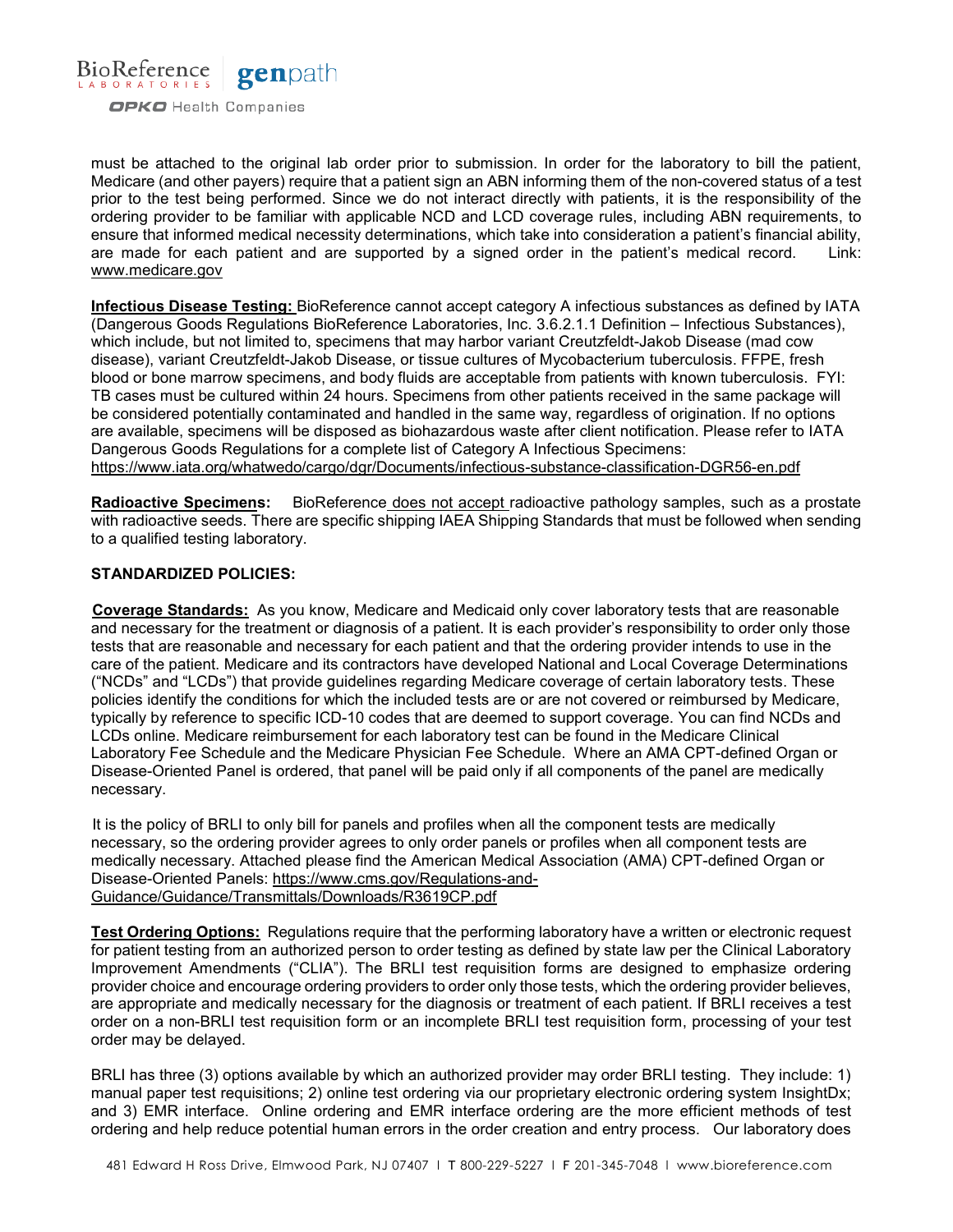

accept handwritten test requisitions but need them to be legible, complete and clear. Failure to provide a complete, clear and accurate test requisition may result in a delay in processing of a test order.

**Verbal Test Orders:** If an authorized person orders a test by telephone or wishes to add a test to an existing order, the laboratory must solicit a written or electronic authorization within thirty (30) days of the verbal request. If BRLI receives a verbal order, we will fax or email a confirmation form detailing the verbal order to the ordering provider and request that the provider sign and send the order form to BRLI.

**Billing Information:** BRLI test requisitions allow space to denote all information required for our Billing Department to submit claims to Medicare, Medicaid and all commercial, federal, and state funded insurance payers. The following information is necessary with any request for testing. Failure to provide the required information may result in BRLI contacting the provider's office via telephone, fax, or HIPAA secure email to obtain the missing billing information.

- **Patient's full, legal name as listed on their current health insurance policy**
- **Patient's mailing address, including city, state, and zip code**
- **Patient's date of birth**
- **Patient's biological gender at birth**
- **Patient's insurance company name, complete ID or policy number and complete group number, if applicable (if possible, a copy of the front and back of the patient's insurance card should be sent along with the test requisition)**
- **Ordering Provider or referring physician's name (must be authorized provider with BRLI)**
- **ICD-10 diagnosis code(s) to the highest level of specificity for each test ordered. ICD-10 diagnosis code(s) must be documented in the patient's medical record**
- **If using BRLI manual paper test requisitions, the signature of the ordering provider including provider credential**

Failure to provide a complete, clear and accurate test requisition may result in a delay in processing of a test order BRLI will not bill government or private payers for tests and services that are not medically reasonable and necessary, so the ordering provider agrees to only order tests that are medically necessary. Medicare, Medicaid and Commercial Payers audit BRLI from time to time and it may be necessary to contact the ordering provider to obtain medical records to support the test(s) ordered and the claim submitted by BRLI to the payer. BRLI encourages you to promptly comply with Payer requests for supporting patient medical documentation.

**Authorized Test Ordering:** Federal regulations require that a laboratory can only bill Medicare and Medicaid for testing ordered by a licensed physician or other non-physician practitioner ("NPP") authorized by state law to order laboratory tests. Our laboratory regularly screens all providers against Federal and State exclusion databases. If a provider is excluded, we immediately deactivate their ordering privileges while notifying the account sales representative. It is the Provider's responsibility to remedy the exclusion with the agency of record and we cannot accept any orders from that excluded or debarred provider unless and until the provider is removed from the excluded or debarred list. If your license has been revoked or suspended, it is your responsibility to notify our laboratory immediately. You represent and warrant that neither you, nor any employee, contractor or agent performing services on behalf of you has been excluded, debarred, suspended, proposed for debarment, or otherwise declared ineligible from any federal health care program or federal procurement or non-procurement program or convicted of a criminal offense that falls within the scope of 42 U.S.C. § 1320a-7a. You further covenant that you will disclose any such debarment, suspension, exclusion, proposed debarment, or ineligibility to BRLI immediately upon discovery. Medicare requires that providers ordering laboratory testing on Medicare beneficiaries, must be registered in the Center for Medicare and Medicaid Services' ("CMS") Provider Enrollment, Chain and Ownership System ("PECOS"). It is BRLI's policy to only bill Medicare for laboratory testing ordered by a PECOS enrolled physician and performed by BRLI, per Medicare regulations. Additional information can be found at [https://pecos.cms.hhs.gov](https://pecos.cms.hhs.gov/)

**Panels/Profiles:** BRLI offers you the opportunity to create a custom panel or profile. It is each ordering provider's responsibility to determine whether each test in a custom panel or profile is appropriate for a given patient. As the ordering provider, you have complete discretion concerning the tests you order for each of your patients. You may order tests individually or modify your custom panel(s) or profile(s) by adding or removing tests as appropriate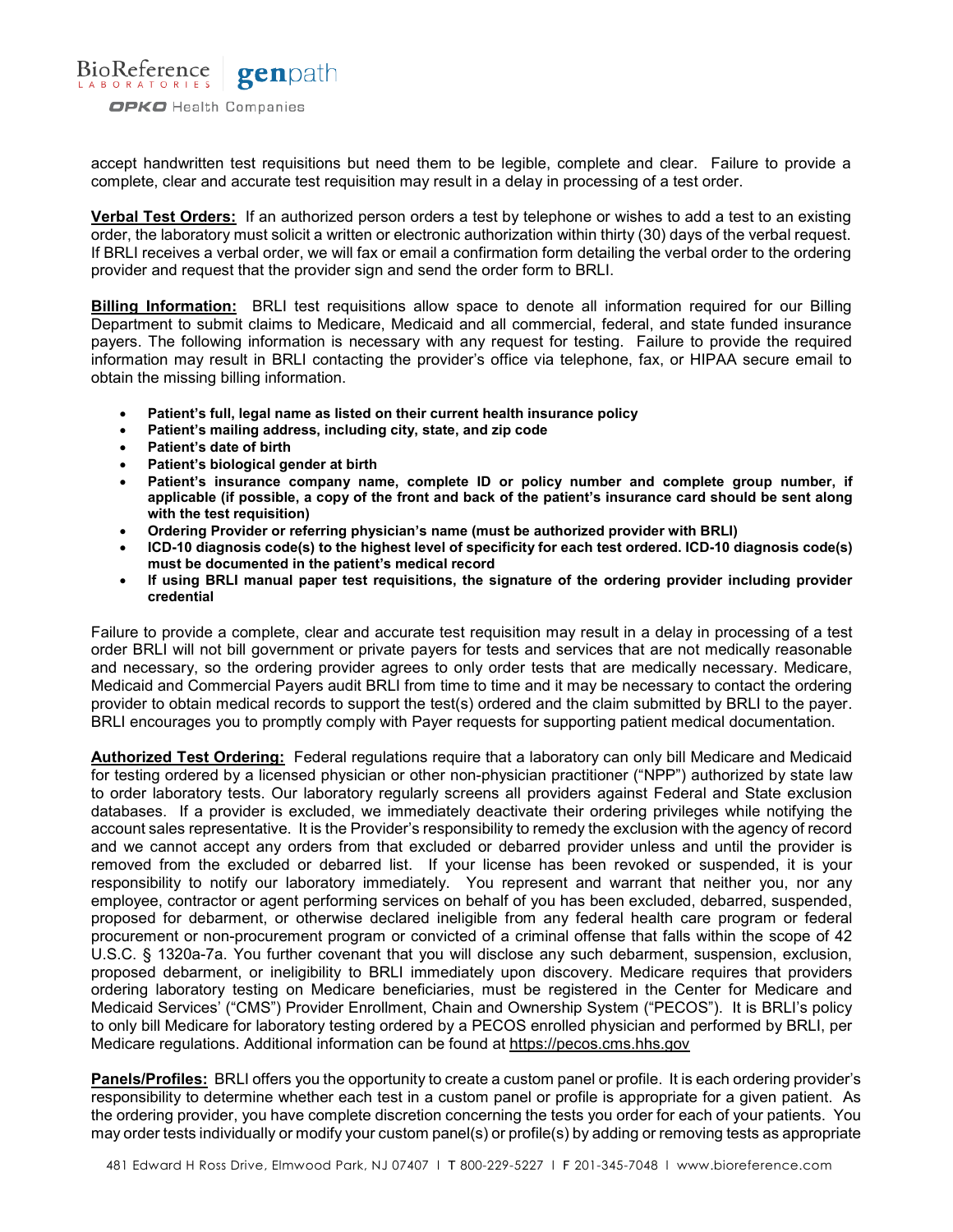

for any given patient, using the test requisition form. You may also modify your custom panel(s) or profile(s), if any, at any time by contacting your Account Executive. **Note: All profiles and panels are subject to medical quality review and oversight, and require approval prior to ordering.** It is the policy of BRLI to only bill for panels and profiles when all the component tests are medically necessary, so the ordering provider agrees to only order panels or profiles when all component tests are medically necessary.

**Diagnosis:** Ordering providers solely determine which tests are reasonable and necessary for their patients. BRLI solely relies on providers to make that determination and expects providers to provide accurate diagnostic information on their test requisitions. BRLI can provide a list of commonly used ICD-10 diagnosis codes but cannot recommend or suggest specific diagnosis codes to be used. Each ordering provider should document each patient's diagnosis in the patient's medical record and, by order of Section 4317 of the Balanced Budget Act of 1997, should include this diagnosis on any test requisition form submitted to BRLI through use of the correct ICD-10 diagnosis code(s) to the highest level of specificity.

Providers who do not provide required diagnosis information may be contacted by BRLI via telephone, fax or email. Per Medicare requirements, the physician or qualified NPP who orders the laboratory tests must maintain documentation of medical necessity in the beneficiary's medical record for the laboratory testing ordered. BRLI will not bill government or private payer for tests and services that are not medically reasonable and necessary, so the ordering provider agrees to only order tests that are medically necessary.

### *The OIG takes the position that an ordering provider who orders medically unnecessary tests for which Medicare or Medicaid reimbursement is claimed may be subject to civil penalties under the False Claims Act.*

**Ordering of Discretionary Tests:** The billing to a federally funded health care program, such as Medicare or Medicaid, of a test that is not reasonable and necessary for the diagnosis or treatment of a federal health care program beneficiary may be considered to be the submission of a false claim under the federal False Claims Act. The OIG has warned that physicians or other individuals authorized by law to order laboratory tests are subject to sanctions and other remedies under criminal, civil and administrative law if they knowingly cause the submission of a false claim to any federally funded health care program. If you determine that a test for a Medicare beneficiary is not reasonable and necessary, it is your responsibility to inform the beneficiary that Medicare will not pay for the test.

**Compliance:** We at BRLI are committed to compliance. Our Code of Conduct and Business Ethics identifies the values and obligations that all BRLI employees, officers, directors, consultants, and sales force must follow <https://www.bioreference.com/about/code-of-ethics/> A full copy of our Code of Conduct and Business Ethics is available by written request directed to the BRLI Compliance Department at 481 Edward H. Ross Drive Elmwood Park, NJ 07407 or by calling our anonymous Compliance Hotline at 1-844-783-5587 or email at [ComplianceDepartment@bioreference.com.](mailto:ComplianceDepartment@bioreference.com) If you have any questions or concerns about compliance, please call or write. Please also remember that federal law prohibits any person from offering or paying any remuneration, *i.e.*, anything of value, to induce the referral of tests that are covered by Medicare, Medicaid, or any other federal health care program. Any form of kickback, payment, or other remuneration that is intended to secure the referral of federal health care program testing business to BRLI is strictly prohibited and should be reported to the anonymous BRLI compliance hotline referenced-above.

**Patient Privacy (HIPAA):** Under the Health Insurance Portability and Accountability Act (HIPAA), BRLI is a health care provider and a covered entity. It is our policy to comply with the letter and intent of the HIPAA privacy and security standards. Our privacy policy is available at [https://www.bioreference.com/privacy/.](https://www.bioreference.com/privacy/)

**Clinical Consultant:** The laboratory's Director of Technical Operations and Medical Director are available to discuss appropriate testing and test ordering. If you have any questions, please do not hesitate to contact Customer Services at (800) 229-5227 Option 1 for assistance.